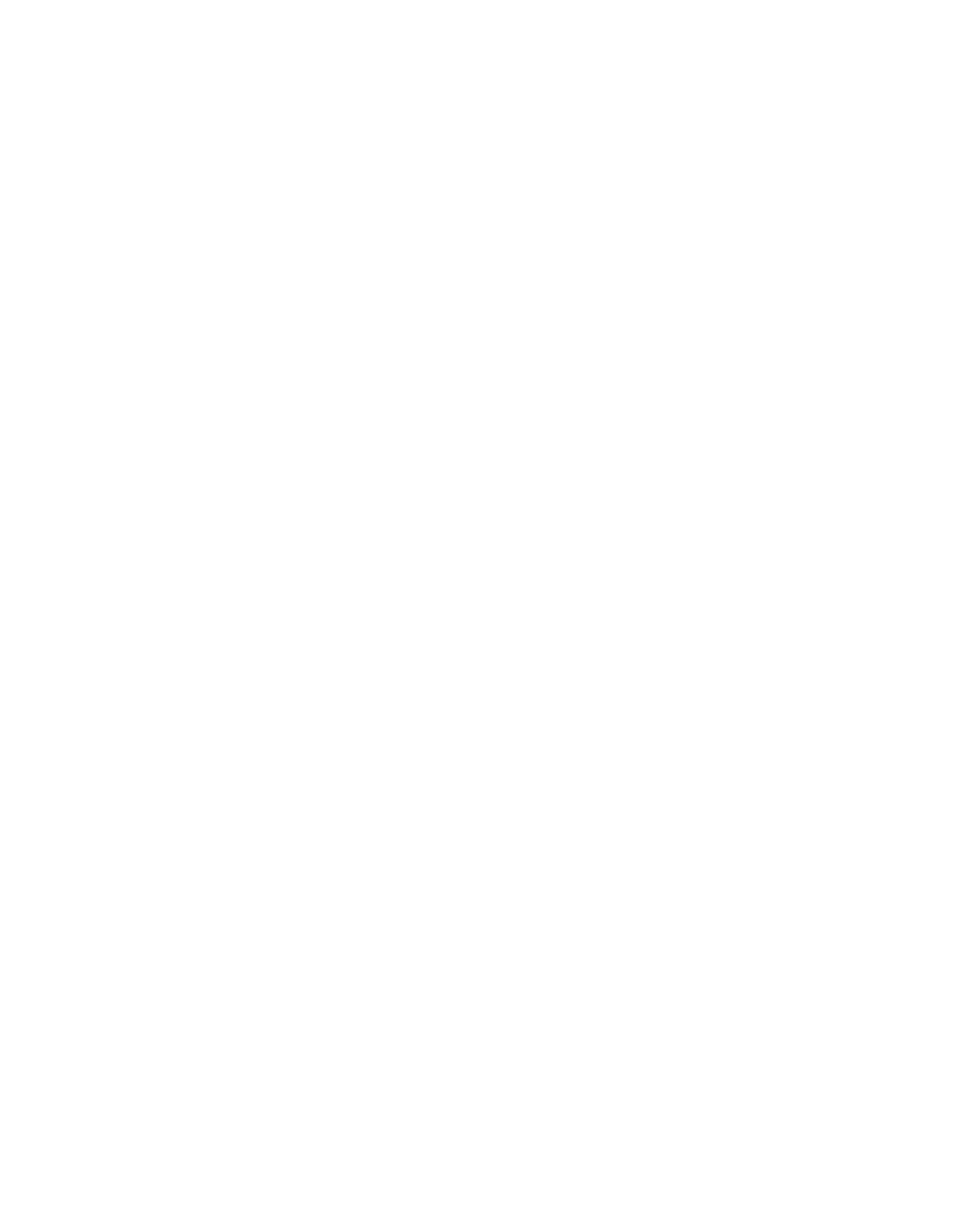Agriculture and Future Climate in Latin America and the Caribbean: Systemic Impacts and Potential Responses

> Walter Vergara Ana R. Rios Paul Trapido Hector Malarín



Inter-American Development Bank 2014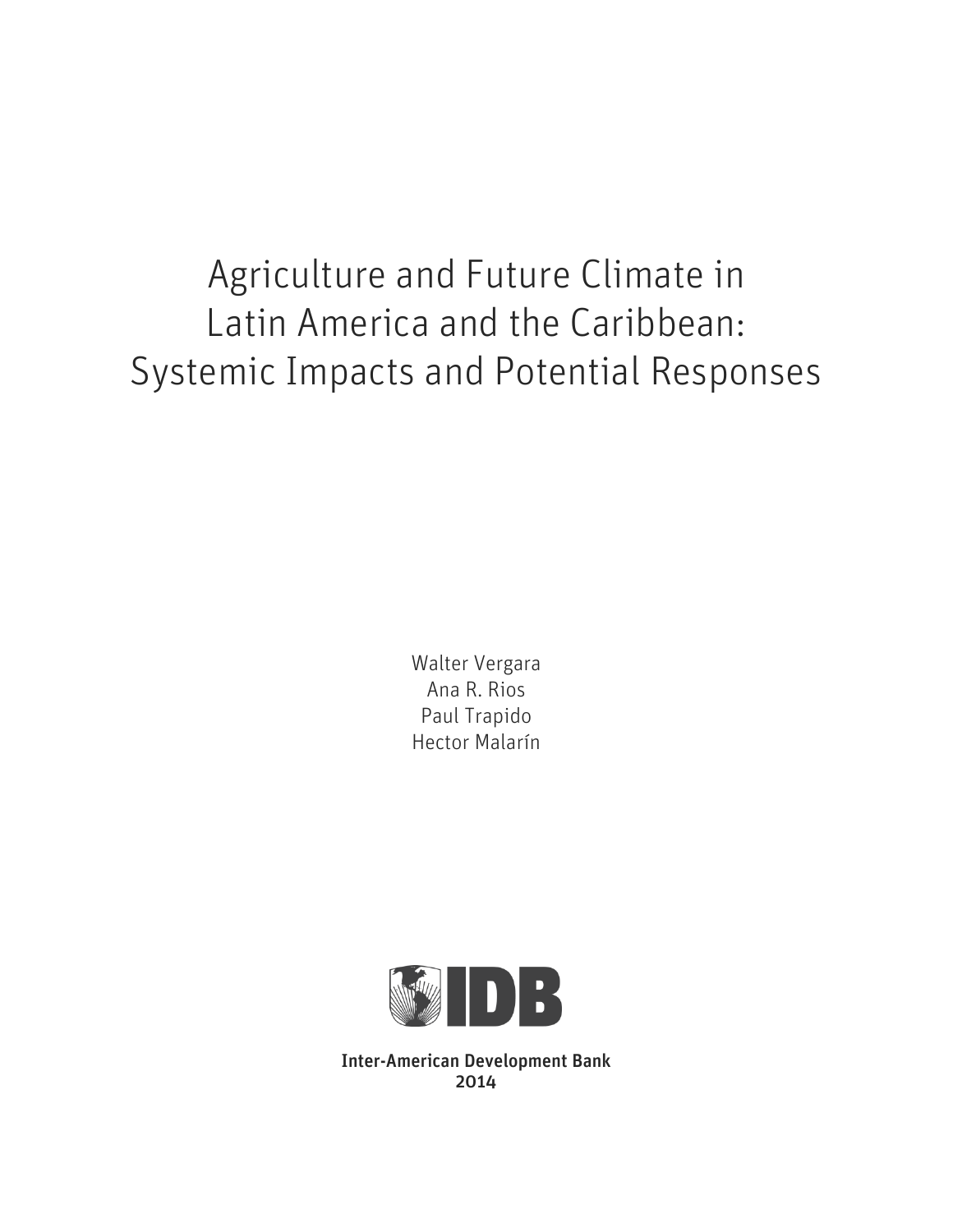### [http://www.iadb.org](http://www.iadb.org/)

The opinions expressed in this publication are those of the authors and do not necessarily reflect the views of the Inter-American Development Bank, its Board of Directors, or the countries they represent.

The unauthorized commercial use of Bank documents is prohibited and may be punishable under the Bank's policies and/or applicable laws.

Copyright ©2014 Inter-American Development Bank. All rights reserved; may be freely reproduced for any non-commercial purpose.

Authors would like to acknowledge the contribution of Alba Collart (Mississippi State University). Special thanks are due to Lester Brown (Earth Policy Institute); José Joaquín Campos (CATIE); Andrew Jarvis (CIAT); Alejandro Deeb, Carlos Ludeña, Alfred Grunwaldt and Tomás Serebrisky (Inter-American Development Bank) for their comments to an earlier draft of this document.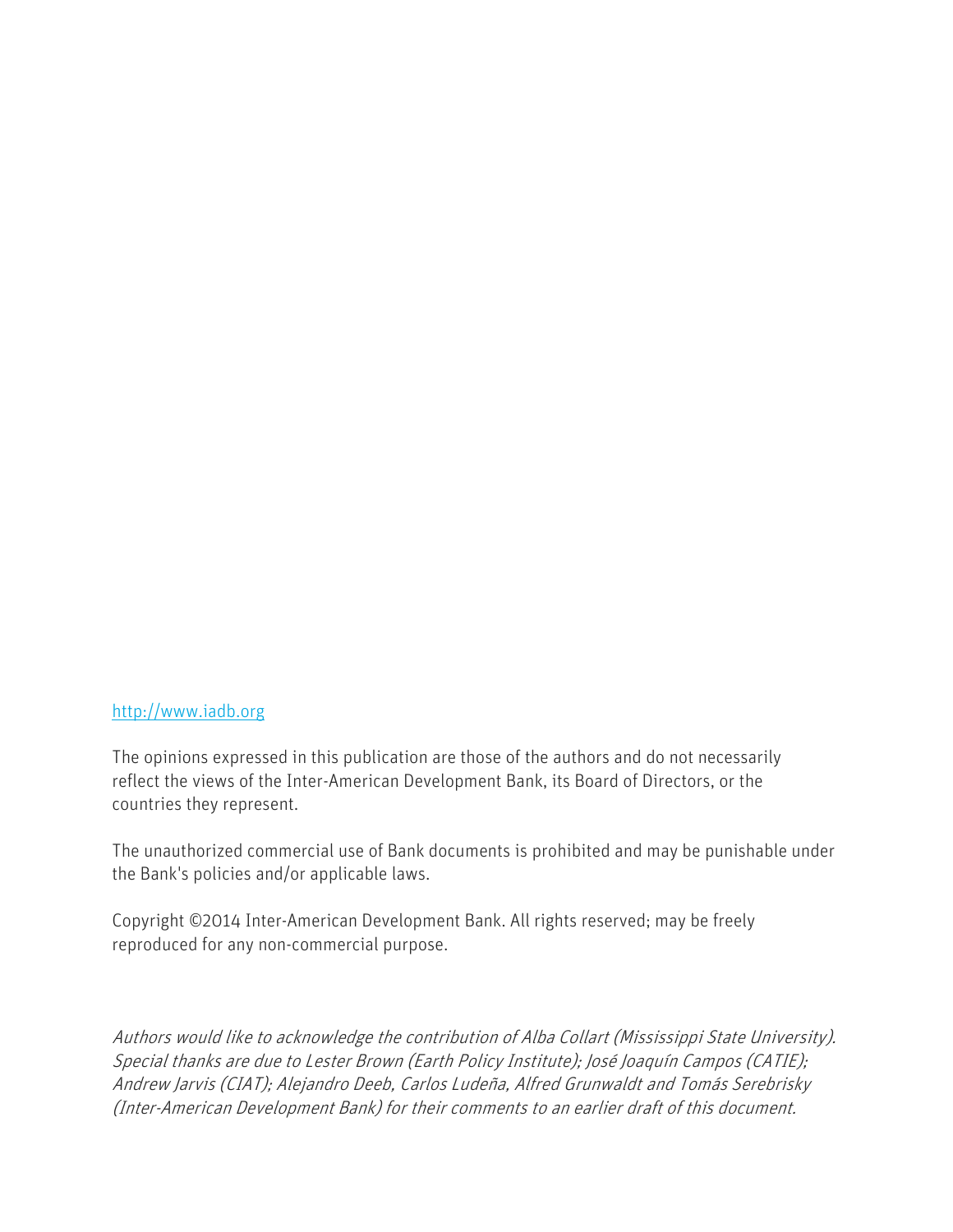# Agriculture and Future Climate in Latin America and the Caribbean: Systemic Impacts and Potential Responses

# Introduction

j

Agriculture plays a key role in the economy and the social fabric of Latin America and the Caribbean (LAC). The sector contributed 5% of the region's gross domestic product (GDP) in 2012. It also accounted for 19% of male and 9% of female employment during 2008-2011 (World Bank 2013). In addition, exports from Latin America represent a growing contribution to global agriculture trade −from 8% in the mid-1990s to about 13% in 2011 (World Bank 2012)− and now account for about 23% of the region's exports. 1 Therefore, the region's ability to produce and export agricultural commodities is expected to play an increasingly important role in global food security. At the same time, an estimated 49 million people are under-nourished in LAC (OECD-FAO 2012) and the agricultural share of total household income is more than 50% among poor rural households in some Latin American countries. 2

Within this context, climate changes anticipated during this century may exert additional pressure on environmental conditions under which agriculture activity has developed, and −if not properly addressed− may ultimately result in significant economic and social impacts. Physical changes anticipated by commonly used future climate scenarios, of relevance for agricultural activity, include: increases in air and soil temperatures, changes in  $CO<sub>2</sub>$  concentrations in the atmosphere, sea level rise, changes in the hydrological cycle and in water quality and availability, intensification and increase in frequency of extreme weather events, including droughts and floods, changes in the altitudinal level of dew points, and others. Some of these changes are gradual and unidirectional, that is, they will show over time at a rate still uncertain but with a known direction. That is the case of increased temperatures, levels of  $CO<sub>2</sub>$  in the atmosphere and sea level rise. This document focuses on the implications for agriculture of those changes; other changes are more uncertain and variable (e.g. weather and rainfall patterns) and more research is still required to ascertain −with a higher degree of accuracy− their systemic implications on agriculture. The objective of this report is to highlight the need to better understand future climate implications for, and to plan for climate change adaptation actions in, the LAC agricultural sector. For this purpose, an overview of the sector's climate challenge<sup>3</sup> is presented, including the consequences of projected impacts and possible responses.

<sup>&</sup>lt;sup>1</sup> Latin America has the second world largest remaining rain-fed crop production potential area (363 million ha), as well as the world's highest endowment of renewable water resources (13,500 km<sup>3</sup>) and potential arable land (Alexandratos and Bruinsma 2012).

<sup>2</sup> These include –among others− Nicaragua (IFAD 2010), Brazil (World Bank 2003), and El Salvador (World Bank 1998).

<sup>3</sup> There may be some instances where climate change present opportunities rather than challenges. For instance, Magrin et al. (2005) indicate that increased precipitation in the Argentinean Pampas regions led to higher soybean, maize, wheat and sunflower yields (38%, 18%, 13% and 12% respectively).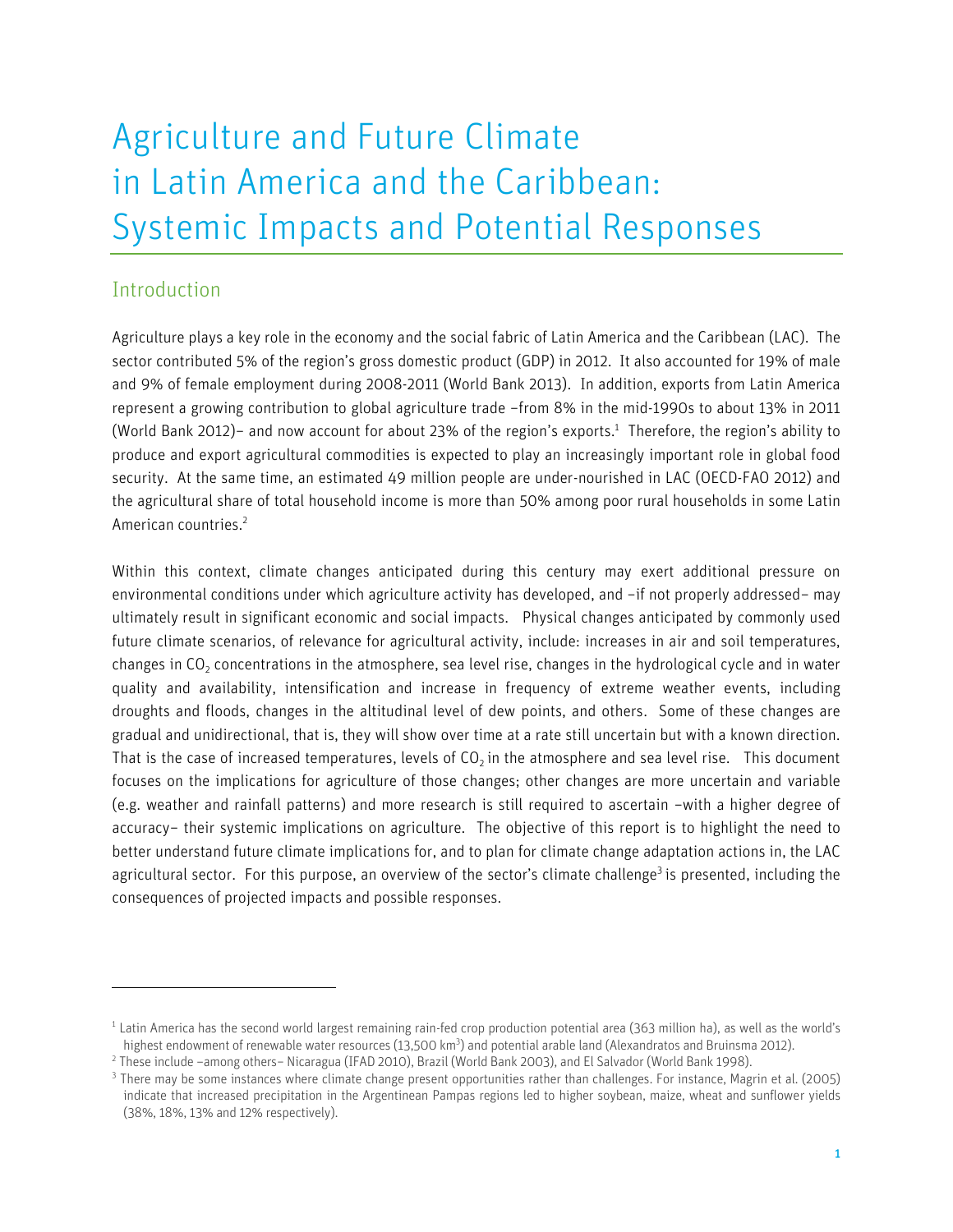# LAC's agriculture sector

While, as of lately, there has been a great deal of sector diversification in the region, agriculture production remains a back bone of economic activity. The sector accounted for 5% of LAC's GDP in 2012, but contributed to more than 10% of total GDP in several countries (World Bank 2013).<sup>4</sup> LAC's aggregate output of agriculture is estimated to have surpassed US\$300 billion in 2012, driven in large part by increases in the value of agricultural commodities (figure 1), but also gains in productivity and area under production. The region is also the main source of sugar, soybeans and coffee, supplying over 50% of worldwide exports for these commodities (FAO 2014).

#### Figure 1. Index of Agricultural Commodity Prices for Key Exports from Latin America



Source: OECD-FAO (2012)

In terms of *area under agriculture*, the region has frequently been characterized as able to enter more of its land into production and, in fact, it placed an additional 31 million ha into agriculture between 2001 and 2011 (FAOSTAT 2013). For example, an overall 43% increase in cultivated land was observed in Argentina, Bolivia, Chile, Paraguay and Uruguay between the cropping cycles 2000/01 and 2010/11 (FONTAGRO-BID 2013). In addition, single-cropping decreased 66% for winter crops while a 59% increase in land planted with summer crops was registered (figure 2). This movement of the agricultural frontier came at the expense of a reduction of natural and cultivated pastures as well as an increase in deforestation. Similarly, an area slightly larger than Costa Rica (54,000 km<sup>2</sup>) was converted to soybean cultivation in the agricultural-based states of Goias, Mato Grosso and Mato Grosso do Sul in Brazil (Chomitz et al. 2007). Intact and disturbed forests were the main source of new agricultural land between 1980 and 2000 in Latin America (Gibbs et al. 2010).

<sup>4</sup> The agricultural sector contributed to more than 10% of the total GDP in Uruguay (17%), Bolivia (13%), Nicaragua (19%), Honduras (15%), El Salvador (13%), Guatemala (11%), Guyana (21%), and Dominica (14%).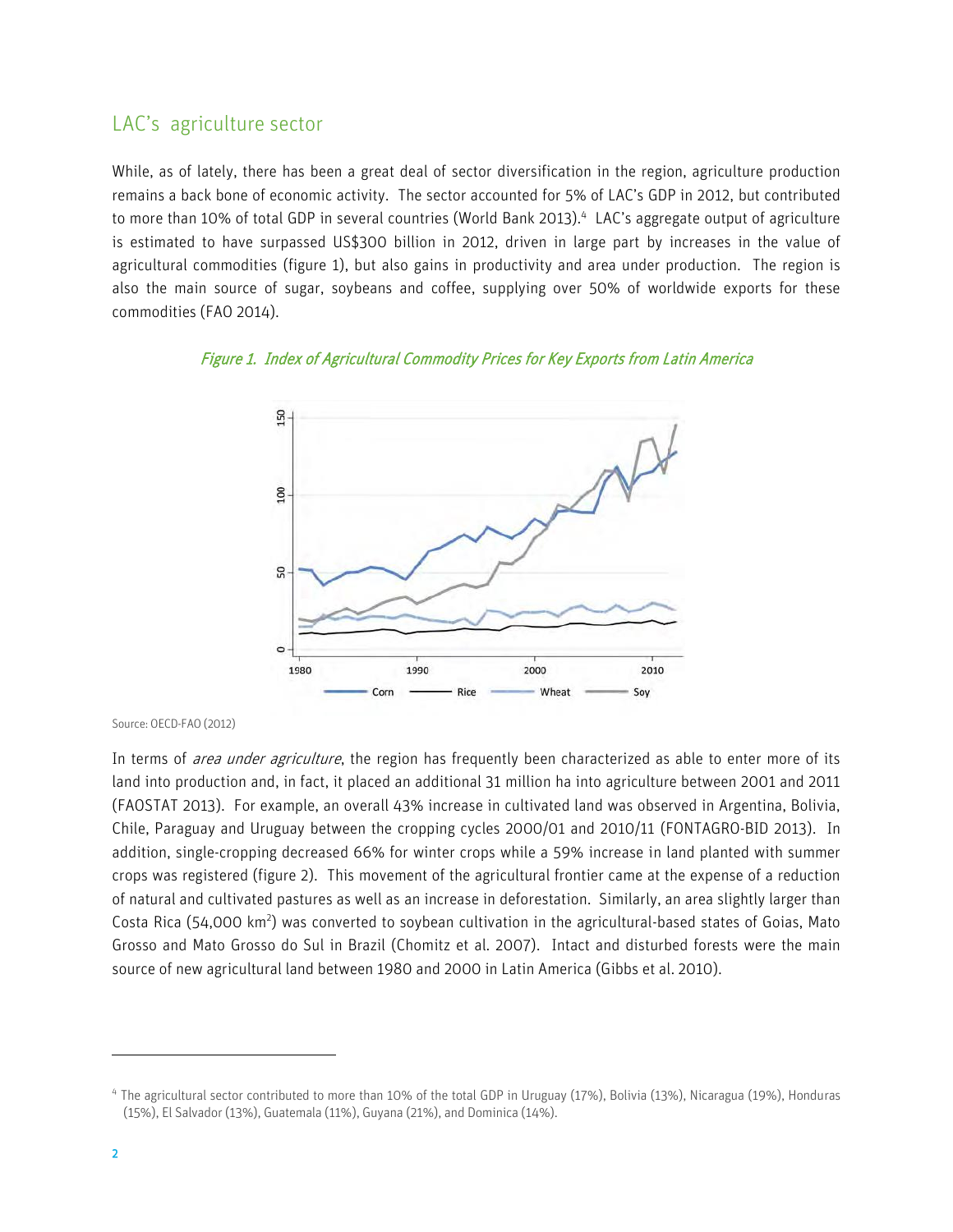However, and while there remains a considerable potential for further expansion of agricultural land in the region, both in terms of potential arable land and freshwater availability, further increases of this magnitude may collide with land conservation and avoided deforestation efforts unless these concerns are carefully addressed or expansion of agricultural activity is directed to restore already degraded lands.

#### Figure 2. Movement of the Agricultural Frontier, Selected South American Countries



#### A. Annual crops: distribution by the same crops: density

2000/01 2010/11 2000/01 2010/11

Source: BID-FONTAGRO (2013)

j

The region has experienced continuing long term *increases in yields*, resulting from improved practices, better seeds and increased use of fertilizers and pesticides. Although yields may be already reaching a plateau in developed countries for many of the agricultural commodities (Grassini et al. 2013), productivity gaps still leave some room for yield gains in the region (Alston et. al. 2010). There is potential for future productivity gains among small and medium producers where significant efficiencies in the production system can be achieved. This requires enhanced management as well as increased investment in agricultural research, technical assistance and plant genetics.

Irrigation is an important channel to increment agricultural productivity and crop diversification (FAO 2000; Mollinga and Bolding 2004). Today, almost 90% of farmed land in LAC is rain-fed (Wani et al. 2009).<sup>5</sup> Other regions, like the Asia-Pacific region have a much higher rate of irrigated area in agriculture (ECLAC et al. 2012). Expanding the use of irrigation can thus increase LAC's food production, but it will require substantial additional infrastructure and capital.

<sup>5</sup> Irrigated land increased by almost 25% from 18 million ha in 1996 to 22 million ha in 2011 (FAOSTAT 2013).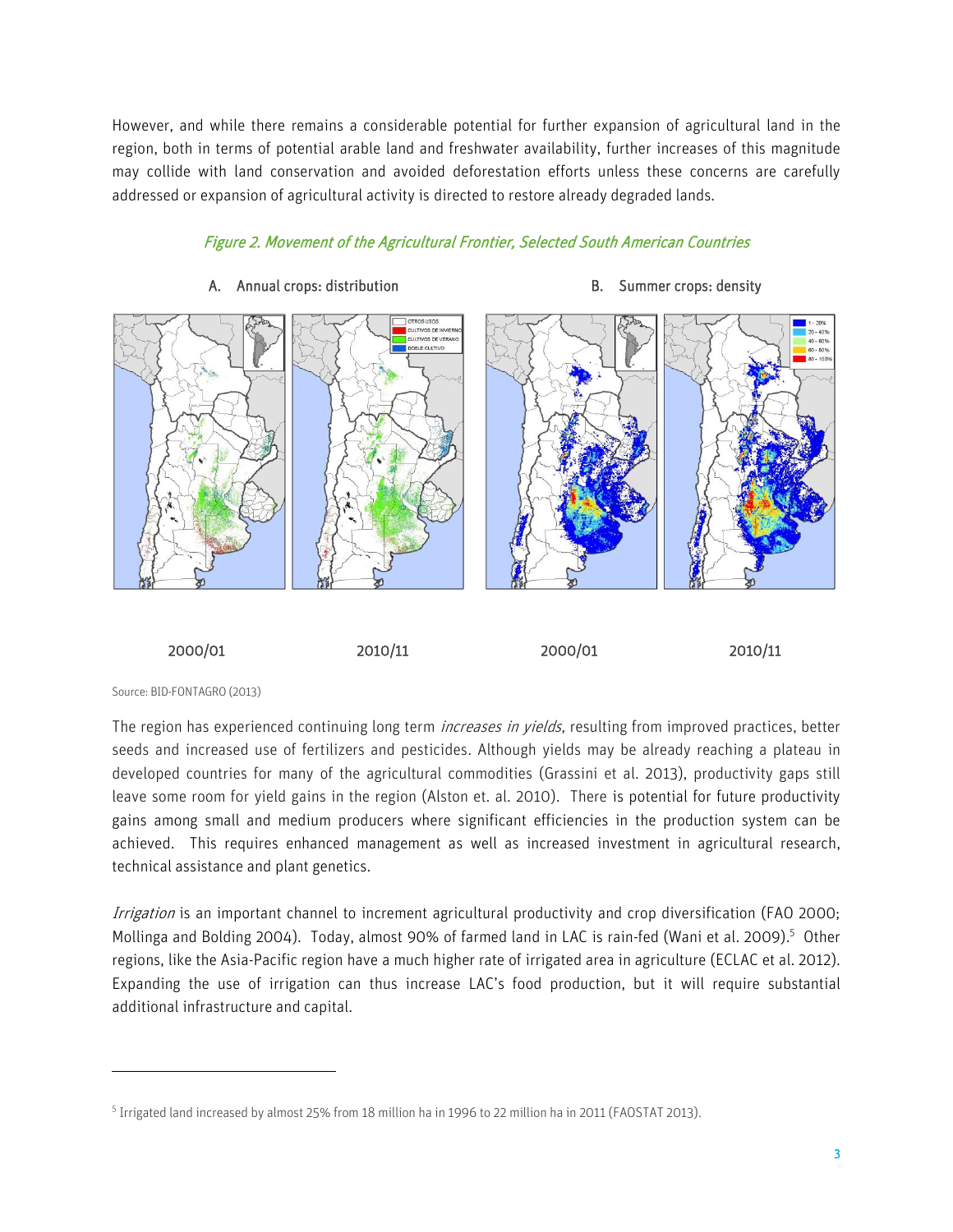From a *social perspective*, the economic impact of agriculture is small relative to other sectors, but farming activities employ a significant share of unskilled labor −a segment which ranges from 48% of total labor in Argentina to 91% in Nicaragua (Bambrilla et al. 2010)− and are a dominant livelihood strategy among subsistence farmers, accounting along with the rural nonfarm economy, 70% of total income of poor households (World Bank 2007).

Producers in the region are highly heterogeneous, ranging from subsistence farmers, who use few or no external inputs, to commercial farmers who make more intensive use of agrochemicals and are closely linked to international trade (Altieri and Toledo 2011). Smallholder farms are highly relevant for food security purposes. Across the region there are 15 million family farms, covering almost 400 million ha (Berdegué and Fuentealba 2011). These units practice traditional or subsistence agriculture and produce 51% of the maize, 77% of the beans, and 61% of the potatoes consumed in the region (Altieri and Toledo 2011; Altieri 1999). In Mexico, for instance, family farmers account for 70% and 60% of the total land devoted to maize and beans respectively (Altieri and Toledo 2011; Altieri 1999); whereas in Colombia −where coffee represents almost 22% of agricultural GDP− coffee plantations of five hectares or less represent 95% of all producers and 62.2% of the total area (Fonseca 2003).

Agriculture is also relevant from a *climate perspective* on account of its share of regional greenhouse gas (GHG) emissions. Agriculture, land-use, land-use change and forestry accounted for nearly two-thirds of LAC's emissions in 2005 (WRI 2012). This is almost a mirror image of the world's emissions profile dominated by energy use. About one third of the land-use change emissions are linked to net deforestation. 6 There is now hope that this contribution can be quickly reduced as avoided deforestation programs continue to succeed in the region and programs to recover degraded land take hold. The footprint from agriculture activities per se, on the other hand, is linked to practices and technologies representing long-held traditions and might be more difficult to address. Even under aggressive carbon emission reduction scenarios, agriculture will continue to contribute to the regional carbon signal in a significant way (Vergara et al. 2013). The sector is therefore key for any mitigation efforts. Furthermore, interventions in this area have the potential to simultaneously assist towards the achievement of a low-carbon, climate-resilient sustainable development.

# Systemic climate impacts in agriculture in LAC

Systemic impacts, those affecting the agriculture sector at large and over time, are linked to the projected unidirectional changes in:

- a) atmospheric and soil temperatures;
- b) decreases in top soil moisture;
- c) sea level rise; and,
- d)  $CO<sub>2</sub>$  fertilization.

<sup>6</sup> Although the causal links of deforestation are complex, maize and soybean expansion are linked to a decrease in forest area in Latin America during 1990 and 2006 (Opio et al. 2013). In addition, land use change emissions in LAC are attributed to beef and industrial pig production (Opio et al. 2013, MacLeod et al. 2013).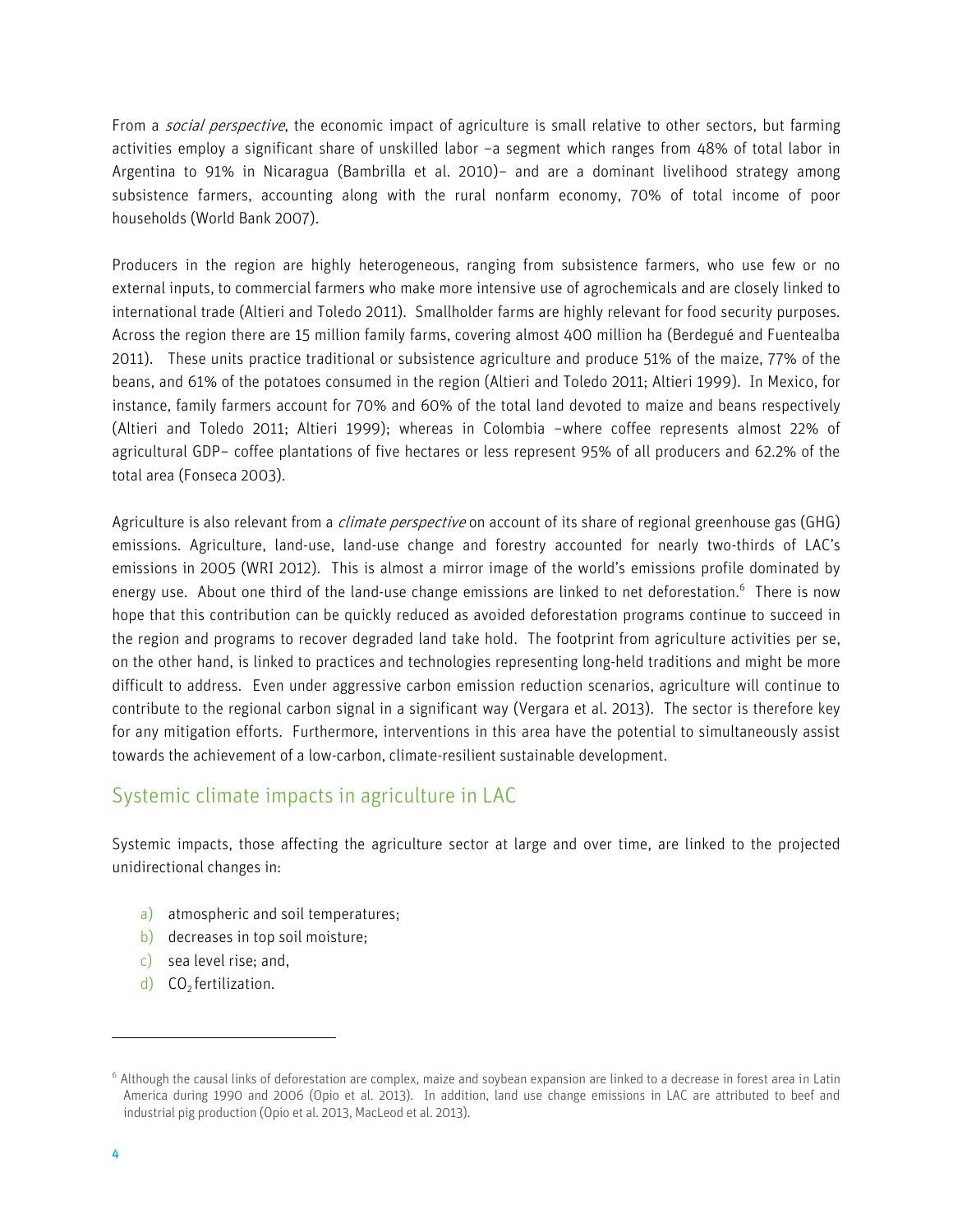There are also other changes such as modification in rainfall patterns, changes in pests and disease distribution and intensity, and changes in weather variability (incidence of droughts and floods), about which there is less consensus on the magnitude of the impacts and their evolution over time, but that are likely to exert significant pressure on the agriculture sector.

## 1.1 Atmospheric and soil temperatures

The anticipated changes in atmospheric and soil temperatures are a concern for agricultural yields. The major problem is that key crops might not be able to maintain photosynthesis activity as temperatures continue to rise.<sup>7</sup> While higher temperatures could generally promote growth, photosynthesis activity is known to drop rapidly once its optimum is reached. As the temperature rises above 35°C, photosynthesis slows, dropping to zero when it reaches 40°C (Brown 2004). For example, higher than normal atmospheric temperatures were the main factor for a significant drop in yields −18% for corn and about 10% for soybeans− in the U.S. during the summer of 2012 (Wescott and Jewison 2013). $^8$ 

The average temperature anomaly for this century is now projected in the range of 2-6°C. However, warmer summer temperatures in agricultural areas particularly those in tropical latitudes may reach these thresholds with more frequency and earlier in the coming decades. Also, for some crops −such as grains−, faster growth reduces the amount of time that seeds have to mature, thus reducing their yields (USGCRP 2009). Moreover, climate change is inducing long term changes in the hydrology and ecology of ecosystems that could in turn affect agricultural production. Warmer temperatures are affecting evaporation and evapotranspiration rates, as well as water storage in lakes and reservoirs.<sup>9</sup> They are also changing the altitude of dew points, therefore affecting water balances in mountainous areas (Vergara et al. 2011).

# 1.2 Decreases in top soil moisture

j

For most LAC, extended periods of drought and lower moisture levels have been anticipated as a consequence of climate change. A projection for Latin America, made in the context of an assessment of climate temperatures in tropical forests estimates a lengthening of dry periods in most of the region, and a significant decrease in top soil moisture (see figure 3). However, some of the major reductions were found to be forecasted for major food producing areas, such as the south eastern area of the Amazon basin in Brazil, the delta of the River Plate and coastal plains in northern South America.

 $^7$  Temperatures higher than 29°C and 30°C are harmful for corn and soybean (Smith et al. 2008).

 $^8$  In 2012, the corn producing region of the United States was 6°F above the average July temperature for the period 1980-2010.

<sup>&</sup>lt;sup>9</sup> Rapid glacier retreat is affecting water storage and availability in areas where glaciers are the main source of water for human and agricultural consumption.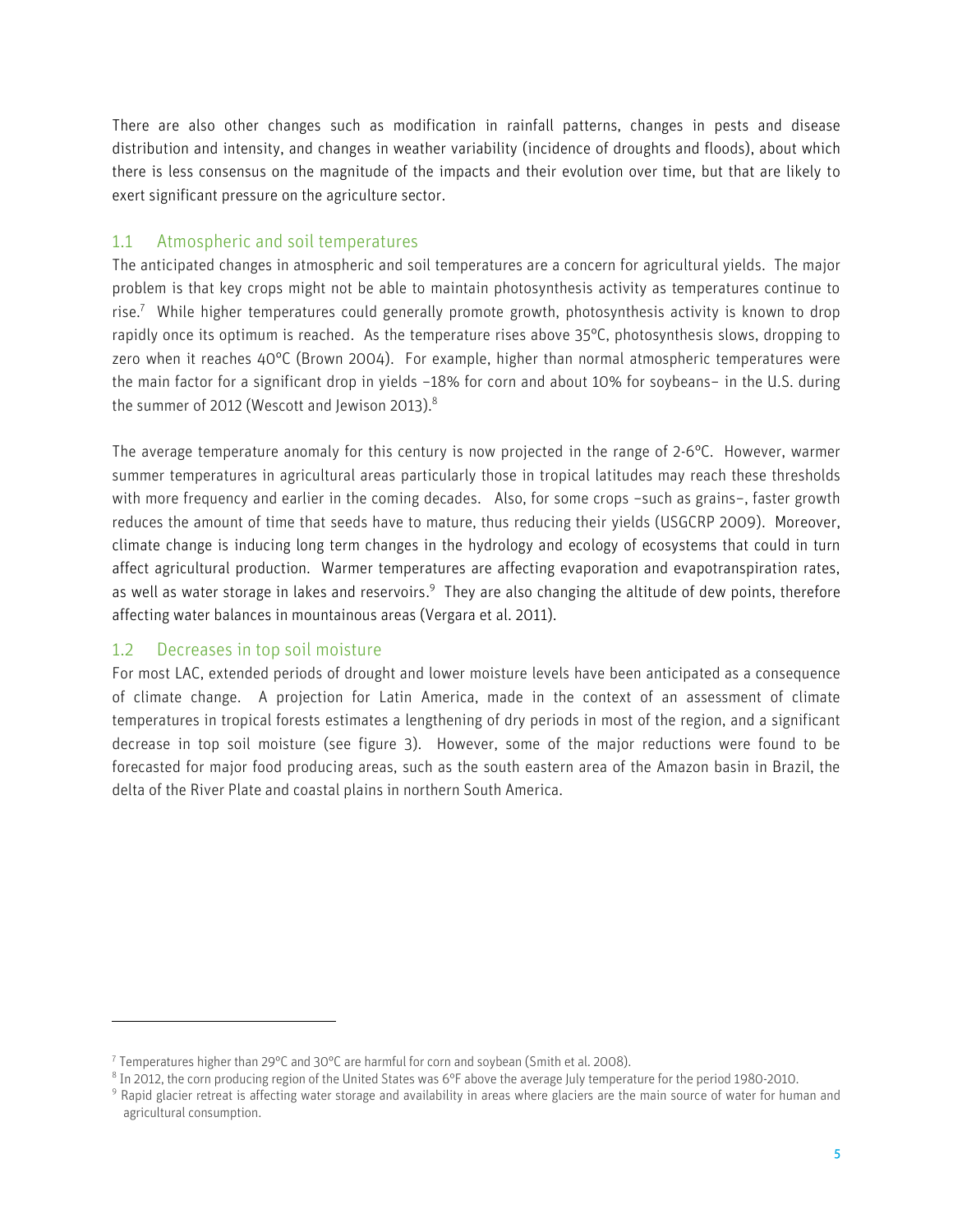

# Figure 3. Seasonal Changes in Top Soil Moisture in South America between the Present and the End of the 21st Century $^\star$

Source: Vergara and Scholz (2010)

\* Yellow and red colors indicate largest negative anomalies. Each panel reflects three months in the year. Shaded areas indicate strong correspondence between coarse and fine grid projection using the Earth Simulator.

Water for agriculture already accounts for about 67% of total withdrawals in LAC (FAO 2013). A considerable reduction in land suitable for rain-fed agriculture could be the result of a decrease in top soil moisture and could be exacerbated by extended periods of drought. Irrigation requirements would then escalate placing pressure on existing infrastructure for water supply and increasing production costs. In addition, reductions in top-soil moisture are linked to an increase in soil aridity.<sup>10</sup> This is particularly relevant in LAC given its heavy reliance on rain-fed production systems, and small-scale agriculture in marginal areas.

# 1.3 Sea level rise

Agriculture in coastal areas and deltas is susceptible to the impact of sea level rise (SLR) through inundation of land, erosion, salinization of wells and land, and loss of ecosystems. Increases in sea water intrusion may affect coastal aquifers, making them unsuitable for use in agriculture and promote gradual salinization of coastal strips. SLR is of significant economic relevance as a number of productive areas are located near the coastline in the region. There is however no comprehensive assessment of the systemic impact that sea level rise would have in agricultural areas in costal zones and deltas.

Low lying areas in the region, where intensive agriculture is practiced, include the northern coastal plains of Colombia and Venezuela; the Gulf of Mexico and coastal areas in the Sea of Cortez, in Mexico; as well as the

 $10$  An overall rise in aridity is projected for all departments in Central America by 2020, with higher increases in locations that historically have presented more humid conditions CEPAL (2012).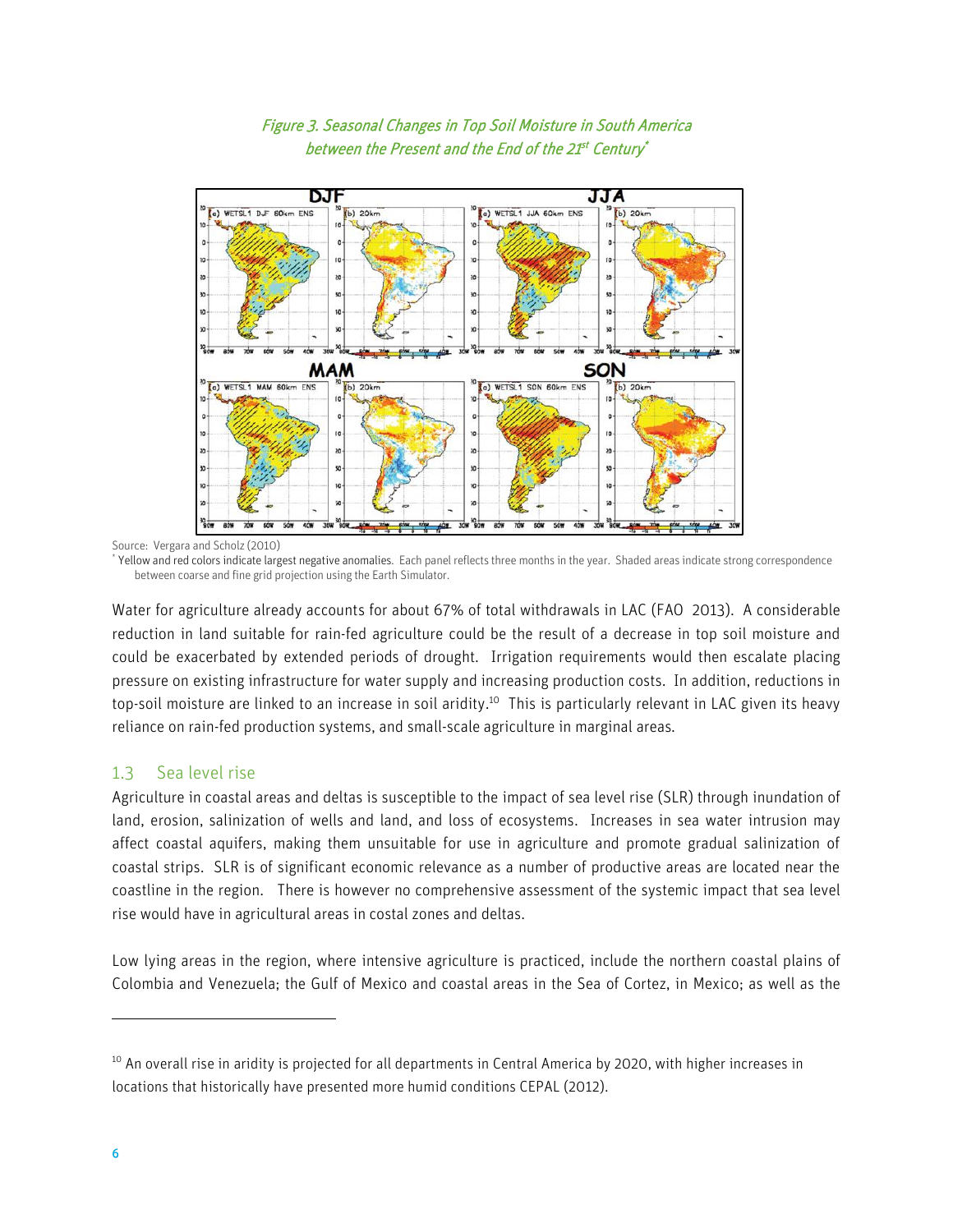deltas of the River Plate in Argentina, the Magdalena River in Colombia and the state of Maranhao in Brazil. Guyana exemplifies the impacts of sea level rise due to climate change in countries with high concentration of economic activity in their coastal plains. About 25% of the coastal plain territory (142,500 ha) in this country would be affected by sea level rise, including the intensification of storm surges, of which 59% are dedicated to agriculture (Government of Guyana 2012).

### 1.4  $CO<sub>2</sub>$  fertilization

 $CO<sub>2</sub>$  concentrations have increased from about 280 ppm before the industrial revolution to about 400 ppm today and are anticipated to continue to increase under most climate scenarios. The consensus of many studies is that the  $CO<sub>2</sub>$  fertilization effect on plants is real: crop photosynthetic rates respond to increased levels of CO<sub>2</sub> until about 700 ppm, depending upon species and other variables (Allen et al. 1996). This effect begins with enhanced  $CO<sub>2</sub>$  fixation. Reproductive as well as vegetative biomass growth is usually increased by elevated CO<sub>2</sub>. The net result of CO<sub>2</sub> fertilization is expected to be an increase in biomass production and therefore yields. In climate change scenarios, however, temperatures are predicted to increase following CO<sub>2</sub> increases. Temperature increases in a higher  $CO<sub>2</sub>$  world could increase vegetative growth; but, the interaction of these two variables may result in opposite effects on yields, if temperature thresholds are reached. Additional analysis is required to ascertain the net impacts on yields in a warmer world with higher atmospheric concentrations of CO<sub>2</sub>.

## 1.5 Other impacts

j

Cumulative climate change impacts will affect the distribution of plants and animals, phenology, and ecological interactions.

Distribution of plants and animals. Alteration in the distribution of plants and animals includes the shift of tropical species and movement of altitude boundaries (Parmesan 2006, Laderach et al. 2009) as temperatures increase. Coffee may undergo a geographical redistribution in Brazil with an overall decrease in suitable land. Haggar and Schepp (2012) estimate that up to 33% of the current coffee area in Sao Paulo and Minas Gerais in Brazil (two main coffee producer states) may be lost while suitable area in Paraná, Santa Caterina and Rio Grande do Sul may increase. Similarly, suitable land for coffee production in Nicaragua may be reduced as the optimum altitude for coffee production rises from 1200 masl to 1400 masl and 1600 masl by 2020 and 2050 respectively (Laderach et al. 2009).<sup>11</sup> This trend towards more intense cultivation at higher elevations is leading in some instances to land use changes in upper water-sheds, displacing critical areas for the conservation of water regulation.

The diversity of the genetic resource pool is being threatened by climate change. Endemic varieties are less capable of moving and surviving as the agro-ecological conditions change. Around 20% of crop wild relatives of three major crops (peanuts, cowpea, and potato) could be threatened by extinctions by 2050 (Jarvis et al. 2008). Seven out of the 25 most critical places with high endemic species concentrations are in Latin America and these areas are undergoing habitat loss (Jarvis et al. 2011). There is a need not only to conserve genetic

<sup>&</sup>lt;sup>11</sup> There is evidence that higher altitudes in the American Cordillera are experiencing a faster rate of warming (Bradley et al. 2004 and 2006, Ruiz et al. 2012).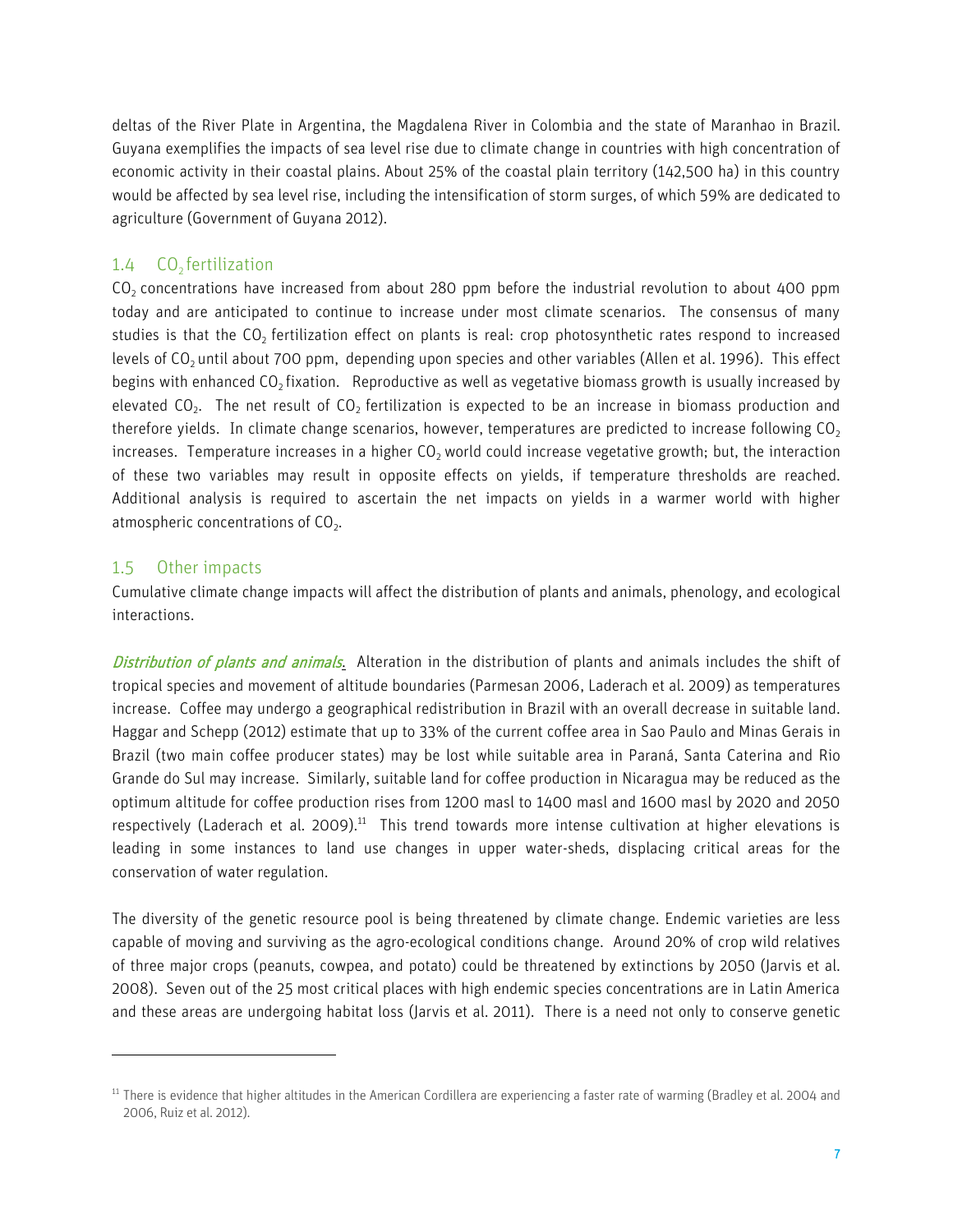resources but to undertake research aimed at identifying genetic traits which are key for adaptation (CGRFA 2011).

Phenology. This aspect includes inter alia, acceleration of growth, flowering and fruit ripening due to warmer temperatures (Root et al. 2003, Menzel 2005, Cleland et al. 2007, Sherry et al. 2011), and alterations in seed germination (Walck et al. 2011). Evidence indicates that spring has been advancing globally since the 1960s (Walther et al. 2002) at a rate between 2.3-5.1 days earlier per decade (Parmesan and Yohe 2003, Root et al. 2003), with observed changes in the timing of seasonal activities of animals and plants (Walther et al. 2002). This may affect production in southern areas of the continent. $^{12}$ 

Ecological interactions. Warmer temperatures may also result in changes in the geographical range of pests, alterations in population growth rates, extension of the development season, and increased risk of invasion by migrant pests (Porter et al. 1991). As an example, an increase in pests and diseases due to climate change is reported in Colombia for bananas, plantain, coffee, potato, cacao, maize and cassava (Lau et al. 2013). However, management of the impacts of climate on beneficial insects and pests requires further research. Topics that have been suggested include the influence of climatic variables on beneficial and pests insects, long-term monitoring of population levels and possible implications of climate changes for insect management strategies.

Finally, while difficult to ascertain, with the information at hand, climate-induced weather variability and intensification of weather events have an impact on agriculture. Still, according to the OFDA/CRED International Disaster Database (EM-DAT), the frequency of floods and droughts in the Americas has risen 20 fold between the first half of the 20<sup>th</sup> century and the first decade of the 21st. Changes in extreme weather and climate events have occurred since 1950 including an increase in the frequency and intensity of warm days and nights, heat waves, heavy precipitation, droughts, cyclone activity and sea level (IPCC 2013). For example, in Central America, the frequency of floods more than doubled between 1970-1989 and 1990-2009 (CEPAL 2011). Estimated losses related to climate events in Peru during the period 1995-2007 were 444,707 ha of crop production, equivalent to US\$910 million (Ministerio del Ambiente 2010). The agricultural sector in Central America reported estimated losses of US\$155 million and over US\$355 million from the impact of Hurricane Mitch and the tropical storm Stan respectively (CEPAL 2009).

<sup>&</sup>lt;sup>12</sup> Climate change effects might extend to qualitative characteristics of agricultural production (Sugiura et al. 2013, Sun et al. 2012) and post-harvest losses (Magan et al. 2011), areas that might have important economic implications.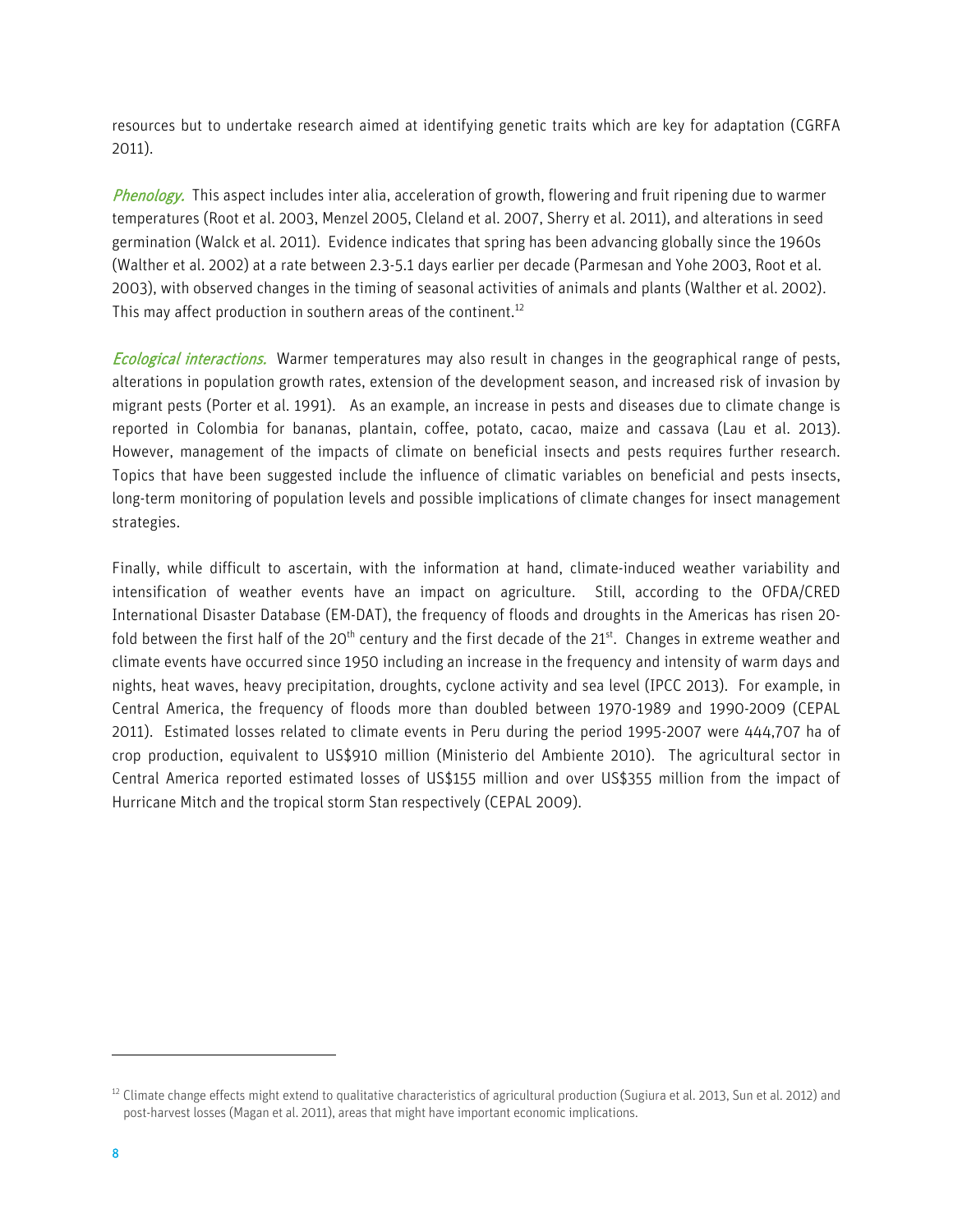# Possible adaptation actions

Climate change will thus lead to changes in crop production: some areas may become unsuitable for specific crops, while others become suitable for production. Crop yields may be reduced, and the costs of agriculture production could increase. On the aggregate, these changes will impact all agricultural activities, including large agro-industrial concerns as well as smallholder farm families. The latter group, however, may face the most severe impacts and have more limited resources with which to cope.

The financial impacts on agriculture could be significant. Parry et al. (2004), for example, project a yield reduction of around 20% in wheat and barley as a consequence of these impacts. A recent report projects that annual agricultural exports in LAC could be expected to decline by around US\$50 billion by 2050 solely on account of climate impacts on crop yields, with an overall regional reduction of maize, soybean, wheat, and rice yields valued as high as US\$8-11 billion loss in net export revenues by 2020 (Fernandes et al. 2012). <sup>13</sup> Maize could experience yield declines between 21% and 34% in Honduras, Guatemala, and Panama, while bean yields could drop by about 66% in Guatemala (ECLAC, FAO, and IICA 2012). Besides reductions in agricultural productivity, additional consequences might be triggered, including threats to food security, food market speculation, and possible increases in malnutrition.

Several studies have highlighted the urgency of implementing adaptation actions (e.g. Fernandes et al. 2012; Vergara et al. 2013) to deal with this challenge. It is estimated that the region requires an additional annual investment of USS1.1-1.3 billion<sup>14</sup> to adapt to climate change, with one-third of these resources directed to agricultural research (IFPRI 2009). Similarly, the World Bank (2010) approximates total adaptation needs for the agricultural sector in the region at US\$1.2-1.3 billion annually.

Adaptation measures –for example, improved varieties and production practices including irrigation, soil conservation, minimum o no tillage, and water management− may prove to be effective in reducing the magnitude of the damage and losses resulting from the long-term, systemic impacts of climate change. Recent adaptation investments in the region include: improvements of climatic and oceanographic surveillance and deployment of early warning systems and use of climate change scenarios to plan adaptation measures (Mexico and the Caribbean); use of ancient knowledge to maximize soil water infiltration (Central and South America); conservation of high mountain ecosystems as an element to retain water (Colombia, Ecuador, Peru, Bolivia); identification, development and /or use of climate resilient varieties or breeds. However, there is still a long road ahead to ameliorate the socio-economic impacts of climate change in the agricultural sector.

Adaptation to long term, unidirectional impacts, will require the development of different types of programs and activities. This process should include at least the following elements:

a) Policy makers, farmers, private sector institutions, and investors must recognize that the region's agriculture faces an unprecedented challenge that will require a sustained adaptation effort to avert

<sup>&</sup>lt;sup>13</sup> Reductions in yields are associated with moisture limitations during grain-filling and shortening of the crop cycle.

<sup>&</sup>lt;sup>14</sup> Measured in 2000 US\$.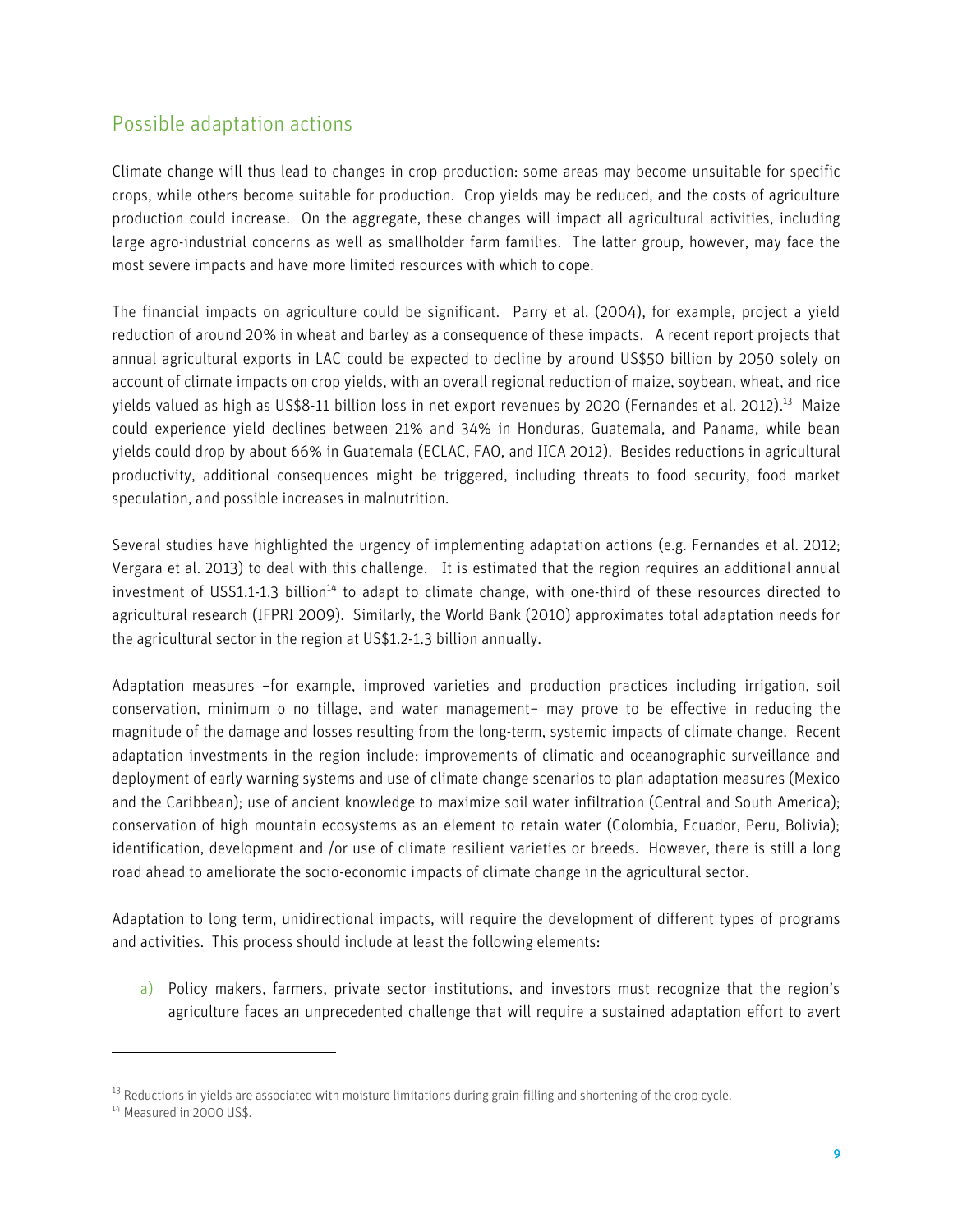long-term, systemic impacts of the types discussed above. That is, there is a need for a campaign to raise awareness of the anticipated impacts, timetables for these impacts and the associated economic and social effects.

- b) Current agricultural policies, developed over time and without regard to the climate challenge, should be revised to channel public resources in new ways which are consistent with a low carbon climate resilient agriculture, as well as to promote investment in public goods such as agricultural research and extension services.
- $c)$  A major scale-up of collaboration efforts between research and extension institutes, the private sector, and governments is required to speed up adaptation aiming at: (i) the identification, production and commercialization of climate-resilient crop varieties, (ii) the systematization and dissemination of the use of traditional and local knowledge, (iii) the assessment of the long term implications of sea level rise and soil temperature for agriculture; and (iv) the evaluation of linkages to international trade and supply chains.
- d) Strengthen data collection, monitoring, and forecasting as well as to build capacity for providing and using climate information services that target long-term trends.
- e) Leverage public, private and international funding to maximize benefits within the agricultural sector through the implementation of climate resilient practices.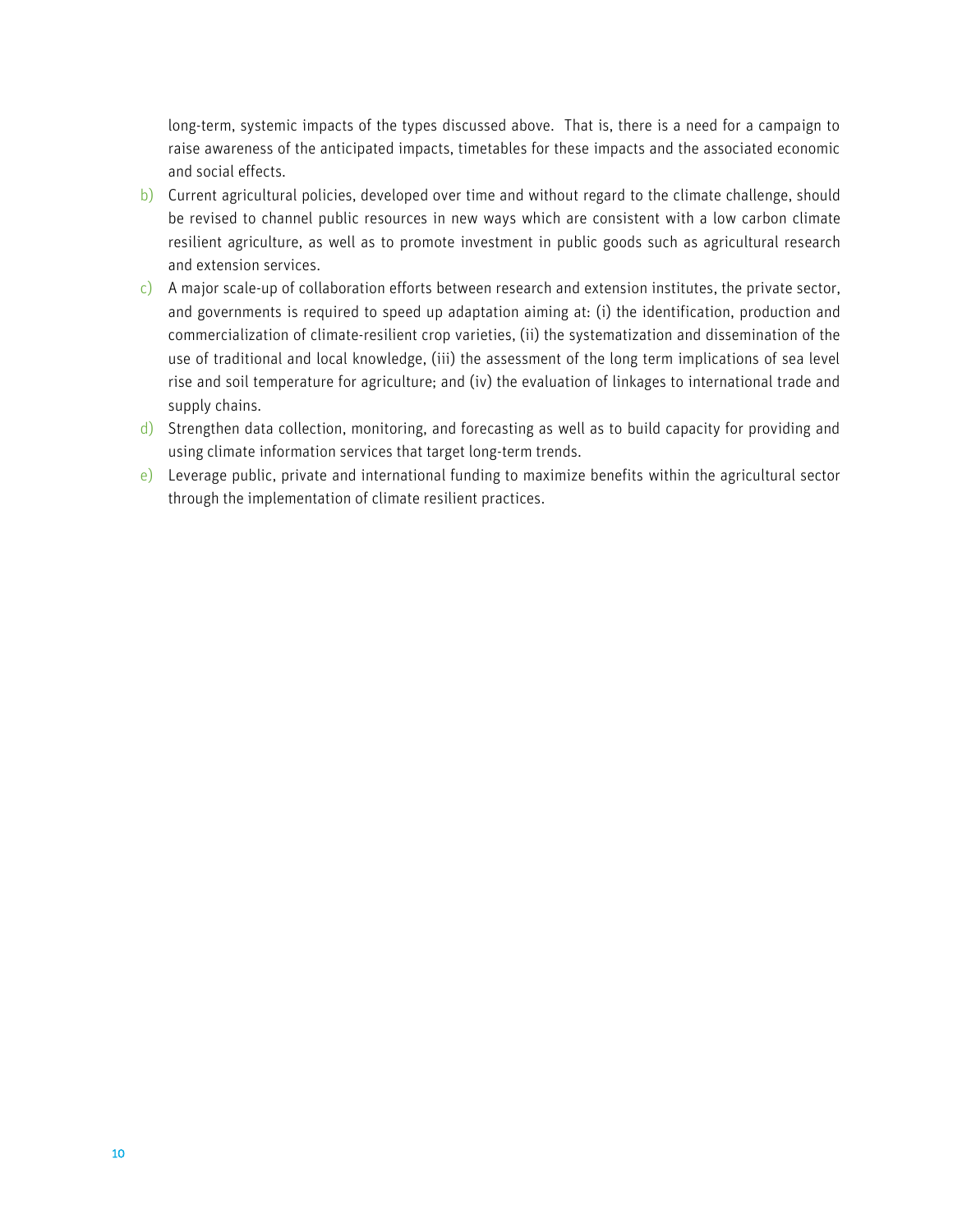# References

- Alexandratos, N. and J. Bruinsma. 2012. World Agriculture towards 2030/2050: the 2012 Revision. ESA Working paper No. 12-03. Rome: FAO.
- Allen L., J. Baker, and K. Boote. 1996. "The CO<sub>2</sub> Fertilization Effect" in Global Climate Change and Agricultural Production: Direct and Indirect Effects of Changing Hidrological, Pedological and Plan Physiological Processes. Edited by Fakhri Bazzaz and Wim Sombroek. FAO and John Wiley & Sons.
- Altieri, M.A. 1999. "Applying Agroecology to Enhance Productivity of Peasant Farming Systems in Latin America." Environment, Development and Sustainability 1:197–217.
- Altieri, M.A., and V.M. Toledo. 2011. "The Agroecological Revolution in Latin America: Rescuing Nature, Ensuring Food Sovereignty, and Empowering Peasants." Journal of Peasant Studies 38(3):587-612.
- Bambrilla, I., R.D. Carneiro, D. Lederman, and G. Porto. 2010. "Skills, Exports, and the Wages of Five Million Latin American Workers." Policy Research Working Paper, The World Bank, Washington, DC.
- Berdegué, J.A., and R. Fuentealba. 2011. "Latin America: The State of Smallholders in Agriculture." Conference on New Directions for Smallholder Agriculture, Rome, Italy, 24-25 January.
- Bradley, R.S., F.T. Keimig, and H.F. Diaz. 2004. "Projected Temperature Changes Along the American Cordillera and the Planned GCOS Network." Geophysical Research Letters 31: L16210.

Bradley, R.S., M. Vuille, H.F. Diaz, and W. Vergara. 2006. "Threats to Water Supplies in the Tropical Andes." Science 312:1755-56.

Brown L. 2004. Plan B: Rescuing a Planet Under Stress and a Civilization in Trouble. Washington DC: Earth Policy Institute.

CEPAL. 2012. La Economía del Cambio Climático en Centroamérica: Síntesis 2012. Santiago, Chile.

—. 2011. La Economía del Cambio Climático en Centroamérica. Santiago, Chile.

—. 2009. El Salvador: Efectos del Cambio Climático sobre la Agricultura. Santiago, Chile.

CGRFA. 2011. "Coping with Climate Change: The Importance of Genetic Resources for Food Security." Rome: FAO.

- Chomitz, K. M., P. Buys, G. De Luca, T.S. Thomas, and S. Wertz-Kanounnikoff. 2007. At Loggerheads? Agricultural Expansion, Poverty Reduction, and Environment in the Tropical Forests. Washington, DC: World Bank.
- Cleland, E. E., I. Chuine, A. Menzel, H.A. Mooney, and M.D. Schwartz. 2007. "Shifting Plant Phenology in Response to Global Change." Trends Ecol. Evol. 22(7): 357-65.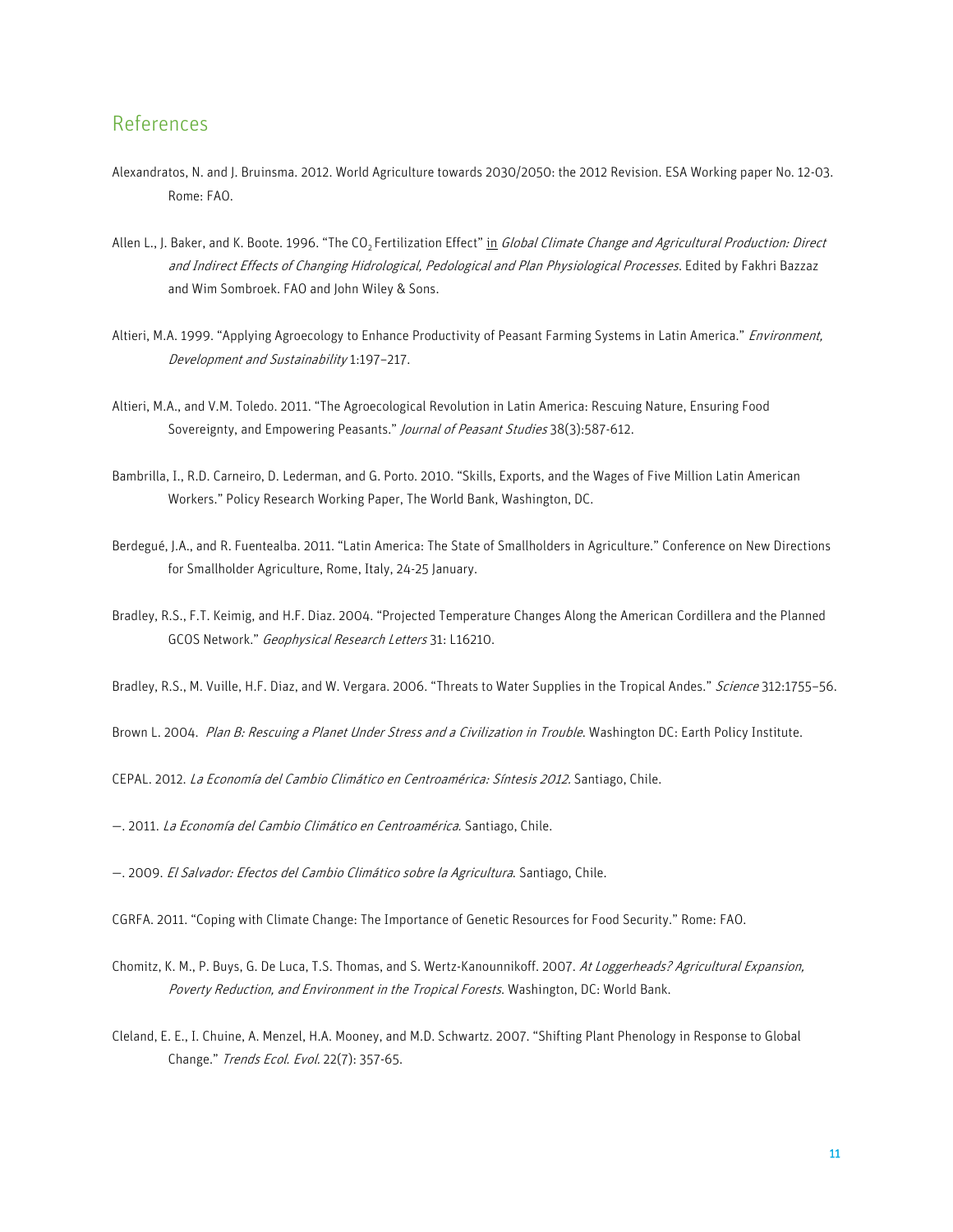- ECLAC, FAO and IICA. 2012. The Outlook for Agriculture and Rural Development in the Americas: A Perspective on Latin America and the Caribbean 2013. Santiago, Chile: FAO.
- EM-DAT. The OFDA/CRED International Disaster Database. Brussels, Belgium: Université Catholique de Louvain.
- FAO. 2014. Panorama de la Seguridad Alimentaria y Nutricional en América Latina y el Caribe 2014. Rome.
- —. 2013. AQUASTAT FAO Information System of Water and Agriculture. 2013. Rome
- —. 2000. Irrigation in Latin America and the Caribbean in Figures. Rome.
- FAOSTAT. 2013. FAOSTAT Database. Accessed December 2013.
- Fernandes, E. C. M., A. Soliman, R. Confalonieri, M. Donatelli, and F. Tubiello. 2012. Climate Change and Agriculture in Latin America, 2020-2050: Projected Impacts and Response to Adaptation Strategies. Washington, DC: World Bank.
- Fonseca, L.A. 2003. Colombia: Escenario Social, Económico, e Institucional de la Actual Crisis Cafetalera. Bogotá, Colombia: ECLAC.
- FONTAGRO-BID. 2013. Informe Final del Componente 1: Caracterización de la Expansión Agrícola. Análisis Espacial. Coordinación, José Norberto Volante.
- Gibbs, H.K, A.S. Ruesch, F. Achard, M.K. Clayton, P. Holmgren, N. Ramankutty, and J.A. Foley. 2010. "Tropical Forests were the Primary Sources of Key Agricultural Land in the 1980s and 1990s." PNAS 107(38):16732-37.
- Government of Guyana. 2012. Guyana Second National Communication to the United Nations Framework Convention on Climate Change.
- Grassini P., K.M. Eskridge and K.G. Cassman. 2013. "Distinguishing between Yield Advances and Yield Plateaus in Historical Crop Production Yields." Nature Communications 4:2918.
- Haggar, J. and K. Schepp. 2012. Coffee and Climate Change: Impacts and Options for Adaptation in Brazil, Guatemala, Tanzania and Vietnam. NRI Working Paper Series: Climate Change, Agriculture and Natural Resources.
- IFAD. 2010. Rural Poverty Report 2011. New Realities, New Challenges: New Opportunities for Tomorrow's Generation. Rome, Italy: International Fund for Agricultural Development.
- IFPRI. 2009. Climate Change: Impact on Agriculture and Costs of Adaptation. Washington DC: IFPRI.
- IPCC. 2013. Climate Change 2013: The Physical Science Basis. Summary for Policymakers. Working Group I Contribution to the Fifth Assessment Report of the Intergovernmental Panel on Climate Change, edited by T. F. Stocker, D. Qin, G. Plattner, M.M.B. Tignor, S.K. Allen. J. Boschung, A; Nauels, Y. Sia. V. Bex, P.M. Midgley.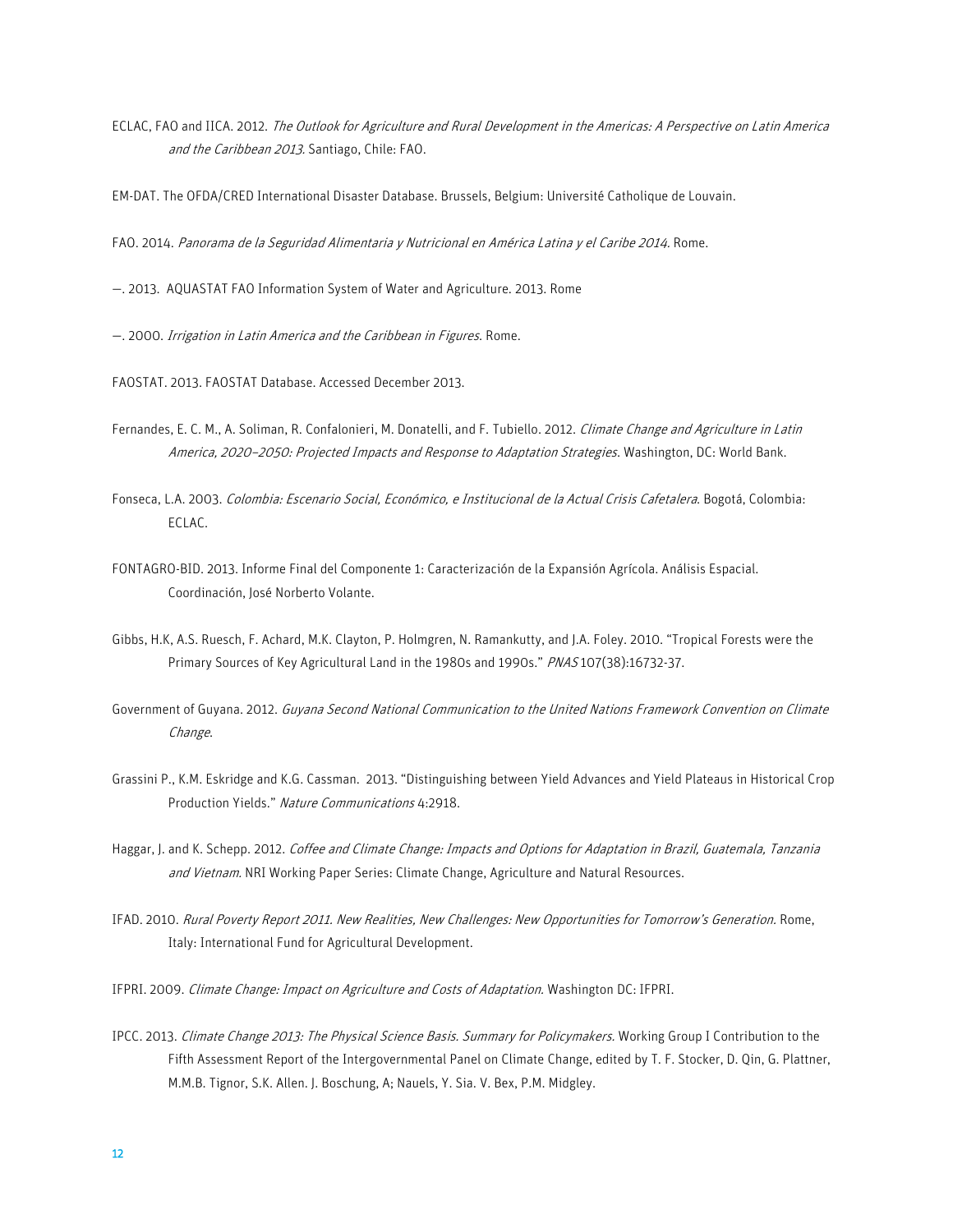- Jarvis, A., A. Lane, and R.J. Hijmans. 2008. "The Effecgt of Climate Change on Crop Wild Relatives." Agriculture, Ecosystems & Environment 126(1-2):13-23.
- Jarvis, A, H. Upadhyaya, C.L.L. Gowda, P.K. Aggarwal, S. Fujisaka, and B. Anderson. 2011. "Climate Change and its Effect on Conservation and Use of Plant Genetic Resources for Food and Agriculture and Associated Biodiversity for Food Security." FAO Thematic Background Study.
- Laderach, P., A. Jarvis and J. Ramirez. 2009. "The Impact of Climate Change in Coffee-Growing Regions: The Case of 10 Municipalities in Nicaragua." Cooperación Público-Privada "AdapCC" Adaptación al Cambio Climático para los Pequeños Productores.
- Lau, C., A. Jarvis, and J. Ramirez. 2013. Colombian Agriculture: Adapting to Climate Change. CIAT Policy Brief No. 1 Centro Internacional de Agricultura Tropical (CIAT). Cali, Colombia.
- MacLeod, M., P. Gerber, A. Mottet, G. Tempio, A. Falcucci, C. Opio, T. Vellinga, B. Henderson, and H. Steinfeld. 2013. "Greenhouse gas emissions from pig and chicken supply chains – A global life cycle assessment." Food and Agriculture Organization of the United Nations (FAO), Rome.
- Magan, N., A. Medina, and D. Aldred. 2011. "Possible climate-change effects on mycotoxin contamination of food crops pre- and postharvest." Plant Pathology 60(1):150-63.
- Magrin, G.O., M.I. Travasso and G.R. Rodríguez. 2005. "Changes in climate and crop production during the 20th century in Argentina." Climatic Change 72:229-49.
- Menzel, A. 2005. "A 500 Year Pheno-climatological View on the 2003 Heatwave in Europe Assessed by Grape Harvest Dates." Meterorol. Z. 14: 75-77.
- Ministerio del Ambiente. 2010. Segunda Comunicación Nacional del Perú a la Convención Marco de las Naciones Unidas sobre Cambio Climático 2010. Lima, Perú: Impresiones & Ediciones Aguilar S.A.C.
- Mollinga, P.P., and A. Bolding, eds. 2004. The Politics of Irrigation Reform: Contested Policy Formulation and Implementation in Asia, Africa, and Latin America. Burlington VT: Ashgate Publishing Company.
- OECD-FAO. 2012. Agricultural Outlook 2013-2022. Rome.
- Opio, C., P. Gerber, A. Mottet, A. Falcucci, G. Tempio, M. MacLeod, T. Vellinga, B. Henderson, and H. Steinfeld. 2013. "Greenhouse gas emissions from ruminant supply chains – A global life cycle assessment." Food and Agriculture Organization of the United Nations (FAO), Rome.
- Parmesan, C. 2006. "Ecological and Evolutionary Responses to Recent Climate Change." Annu. Rev. Ecol. Evol. Syst. 37: 637-69.
- Parmesan, C. and G. Yohe. 2003. "A Globally Coherent Fingerprint of Climate Change Impacts Across Natural Systems." Nature 421: 37-42.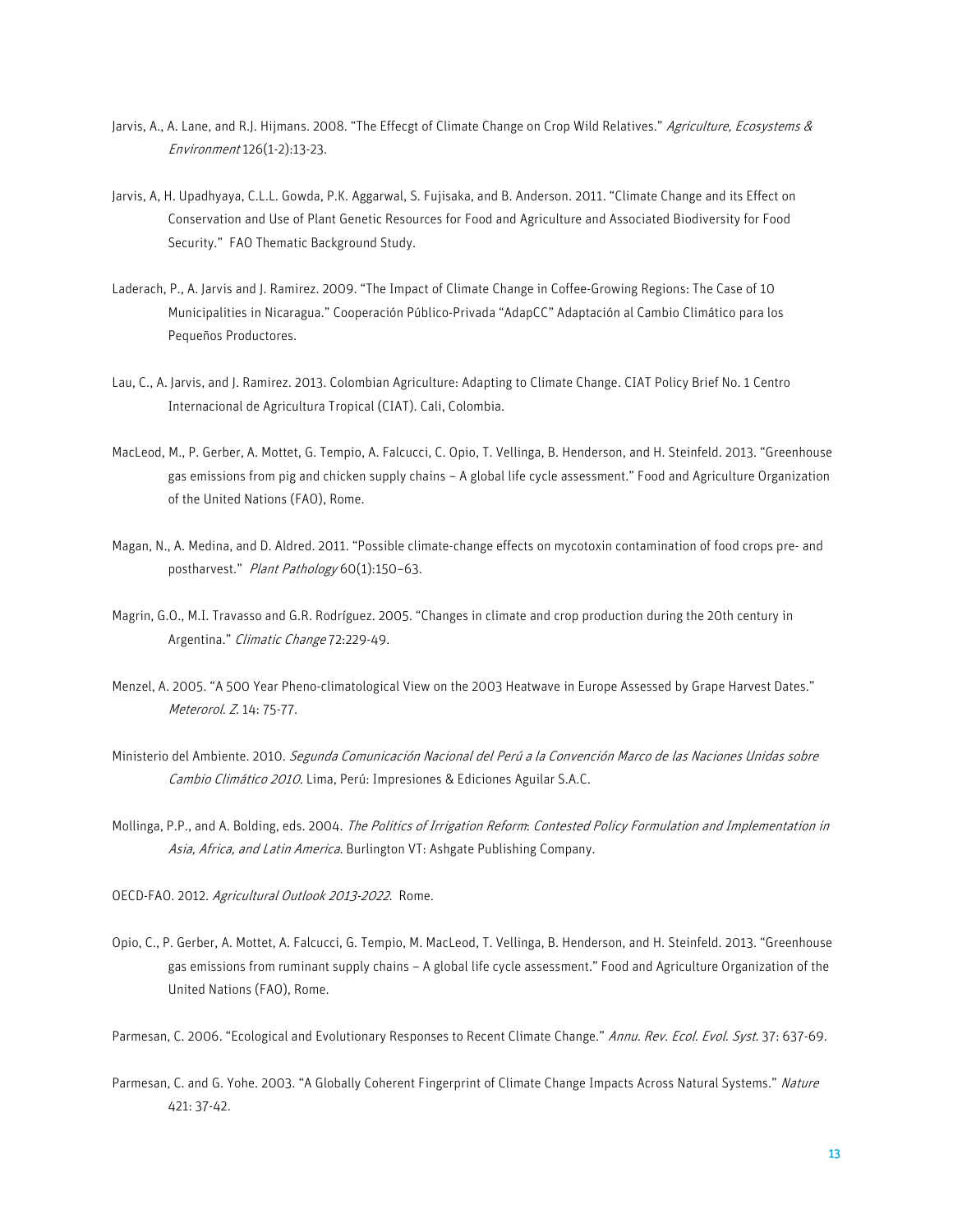- Parry, M.L., C. Rosenzweig, A. Iglesias, M. Livermore, G. Fischer. 2004. "Effects of Climate Change on Global Food Production under SRES Emissions and Socio-economic Scenarios." Global Environmental Change 14:53-67.
- Porter J. H., M.L. Parry, and T.R. Carter. 1991. "The Potential Effects of Climatic Change on [Agricultural](http://www.sciencedirect.com/science/journal/01681923) Insect Pests." Agricultural and Forest [Meteorology](http://www.sciencedirect.com/science/journal/01681923) 57(1-3): 221-40.
- Root, T. L, J.T. Price, K. R. Hall, S.H. Schneider, C. Rosenzweig, and J.A. Pounds. 2003. "Fingerprints of Global Warming on Wild Animals and Plants." Nature 421: 57-60.
- Ruiz, D., D.G. Martinson and W. Vergara. 2012. "Trends, Stability and Stress in the Colombian Central Andes." Climatic Change 112:717-32.
- Sherry, R.A., X. Zhou, S. Gu, J.A. Arnone, D.W. Johnson, D. S. Schimel, P.S.J. Verburg, L.L. Wallace and Y. Luo. 2011. "Changes in Duration of Reproductive Phases and Lagged Phenological Response to Experimental Climate Warming." Plant Ecology and Diversity 4(1):23-35.
- Smith S., N. Golborne, L. Gohar, J. Lowe, and J. Davey. 2008. "Projecting Global Emissions, Concentrations and Temperatures." In Building a Low-carbon Economy - The UK's Contribution to Tackling Climate Change. Norwich, UK: The Stationary Office.
- Sugiura T., H. Ogawa, N. Fukuda, and T. Moriguchi. 2013. "Changes in the Taste and Textural Attributes of Apples in Response to Climate Change." Scientific Reports 3(2418):1-7.
- Sun, P., N. Mantri, H. Lou, Y. Hu, D. Sun, Y. Zhu, T. Dong, and H. Lu. 2012. "Effects of Elevated CO2 and Temperature on Yield and Fruit Quality of Strawberry (Fragaria × ananassa Duch.) at Two Levels of Nitrogen Application." PLOS ONE7(7):1-12.
- USGCRP. 2009. [Global Climate Change Impacts in the United States.](http://globalchange.gov/what-we-do/assessment/previous-assessments/global-climate-change-impacts-in-the-us-2009) Edited by Thomas R. Karl, Jerry Melillo, and Thomas C. Peterson. New York: Cambridge University Press.
- Vergara W., A. Deeb, I. Leino, A. Kitoh, and M. Escobar. Assessment of the Impacts of Climate Change in Mountain Hydrology. 2011. Washington DC: World Bank
- Vergara, W., A. R. Rios, L. M. Galindo, P. Gutman, P. Isbell, P. H. Suding, and J.L. Samaniego. 2013. The Climate and Development Challenge for Latin America and the Caribbean. Washington, DC: Inter-American Development Bank.
- Vergara W., and S. Scholz. 2010. Assessment of the Risk of Amazon Dieback. Washington DC: World Bank.
- Walck, J.L., S. N. Hidayati, K.W. Dixon, K. Thompson, and P. Poschlod. 2011. "Climate Change and Plant Regeneration from Seed." Global Change Biology 17: 2145-61.
- Walther, G., E. Post, P. Convet, A. Menzel, C. Parmesan, T.J.C. Beebee, J. Fromentin, O. Hoegh-Guldberg, and F. Bairlein. 2002. "Ecological Responses to Recent Climate Change." Nature 416:389-95.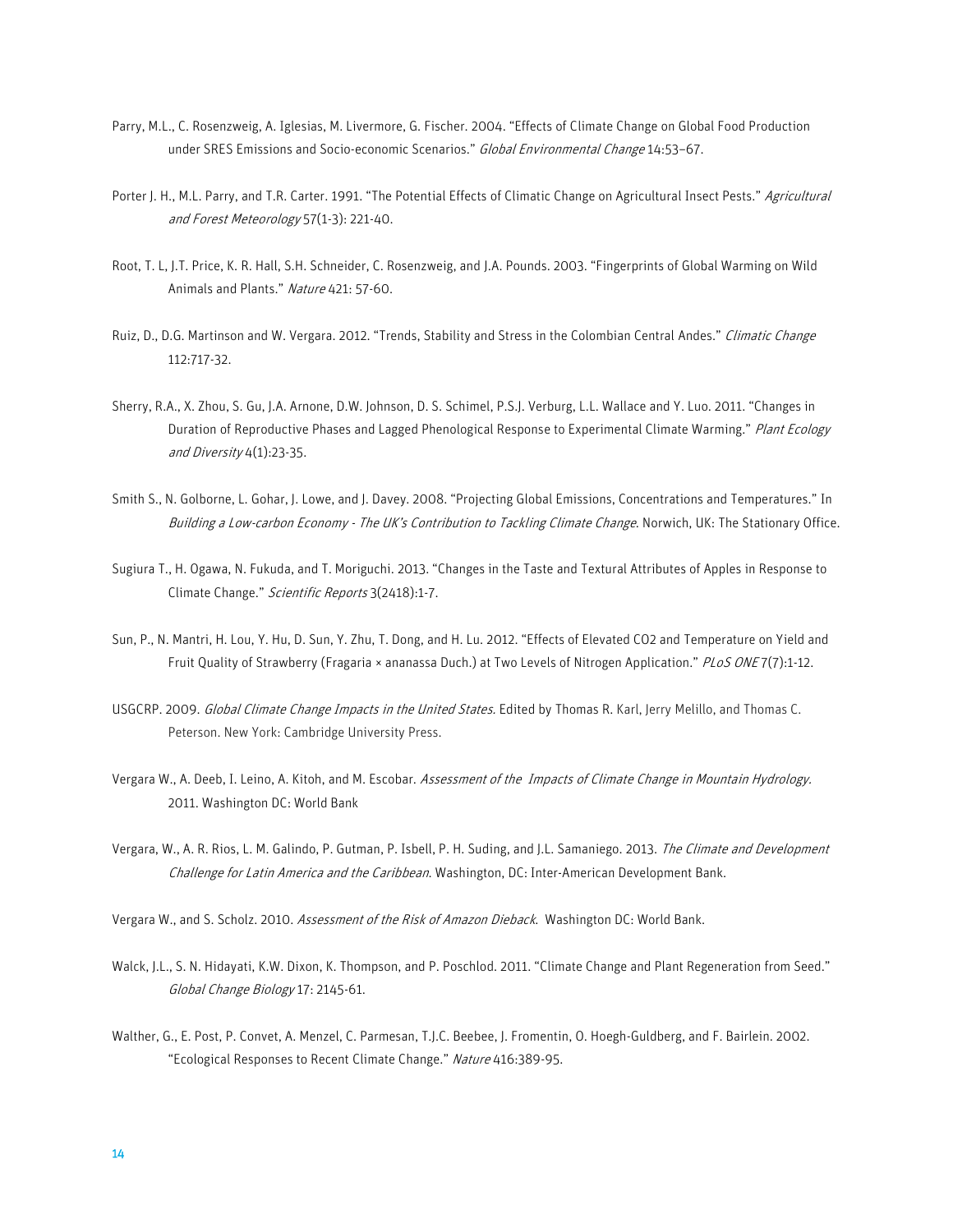- Wani, S.P., T.K. Sreedevi, J. Rockstrom, and Y.S. Ramakrishna, eds. 2009. "Rainfed Agriculture Past Trends and Future Prospects." In S.P. Wani, J. Rockstrom, and T. Oweis, eds. Rainfed Agriculture: Unlocking the Potential. Cambridge MA: CABI North American Office, pp. 1-35.
- Wescott P and M. Jewison. 2013. Weather Effects on Expected Corn and Soybean Yields. Washington DC: USDA Economic Research Service FDS-13g-01.

World Bank. 2013. World Development Indicators 2013. Washington, DC: World Bank.

- —. 2012. Agriculture Exports from Latin America and the Caribbean. Washington, DC: World Bank.
- —. 2010. The Cost to Developing Countries of Adapting to Climate Change: New Methods and Estimates. Washington, DC: World Bank.
- —. 2007. World Development Report 2008: Agriculture for Development. Washington, DC: World Bank.
- —. 2003. Rural Poverty Alleviation in Brazil: Toward an Integrated Strategy. Washington, DC: World Bank.
- —. 1998. El Salvador: Rural Development Study. Washington, DC: World Bank.
- WRI. 2012. CAIT (Climate Analysis Indicators Tool) Version 9.0. Washington, DC: WRI.